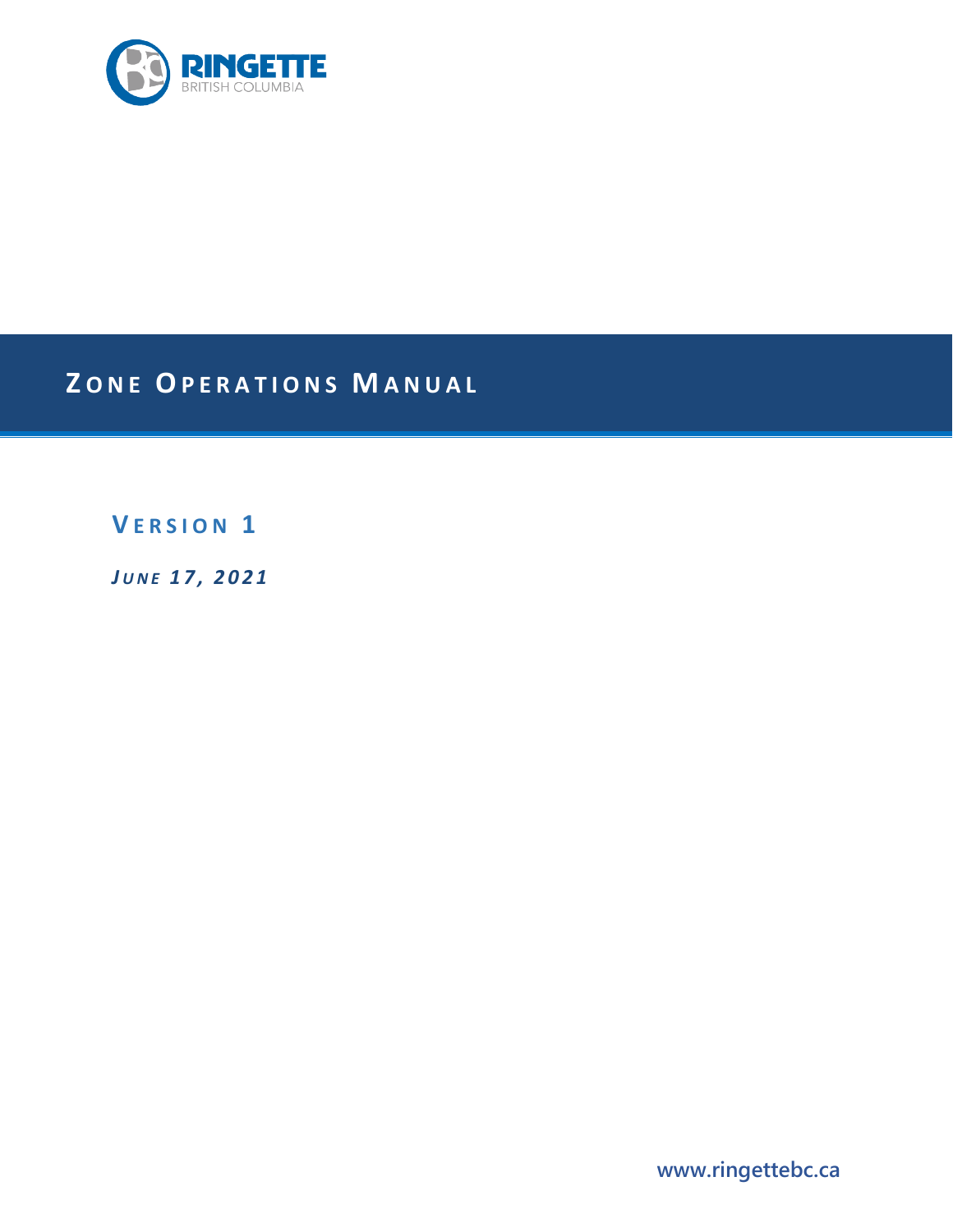## Table of Contents

| 1.   |                                                                             |  |  |  |
|------|-----------------------------------------------------------------------------|--|--|--|
| 1.1. |                                                                             |  |  |  |
| 1.2. |                                                                             |  |  |  |
| 1.3. |                                                                             |  |  |  |
| 1.4. |                                                                             |  |  |  |
|      |                                                                             |  |  |  |
| 2.   |                                                                             |  |  |  |
| 2.1. |                                                                             |  |  |  |
| 2.2. |                                                                             |  |  |  |
| 2.3. | Athlete Development Opportunities for Zone Athletes by Club Associations  7 |  |  |  |
| 2.4. |                                                                             |  |  |  |
|      |                                                                             |  |  |  |
| 3.   |                                                                             |  |  |  |
| 3.1. |                                                                             |  |  |  |
| 3.2. |                                                                             |  |  |  |
| 3.3. |                                                                             |  |  |  |
| 3.4. |                                                                             |  |  |  |
|      |                                                                             |  |  |  |
| 4.   |                                                                             |  |  |  |
| 4.1. |                                                                             |  |  |  |
| 4.2. |                                                                             |  |  |  |
|      |                                                                             |  |  |  |
|      |                                                                             |  |  |  |
| 5.   |                                                                             |  |  |  |
|      |                                                                             |  |  |  |
| 5.2. |                                                                             |  |  |  |
| 5.3. |                                                                             |  |  |  |
| 5.4. |                                                                             |  |  |  |
| 5.5. |                                                                             |  |  |  |
|      |                                                                             |  |  |  |
| 6.   |                                                                             |  |  |  |
| 6.1. |                                                                             |  |  |  |
|      |                                                                             |  |  |  |

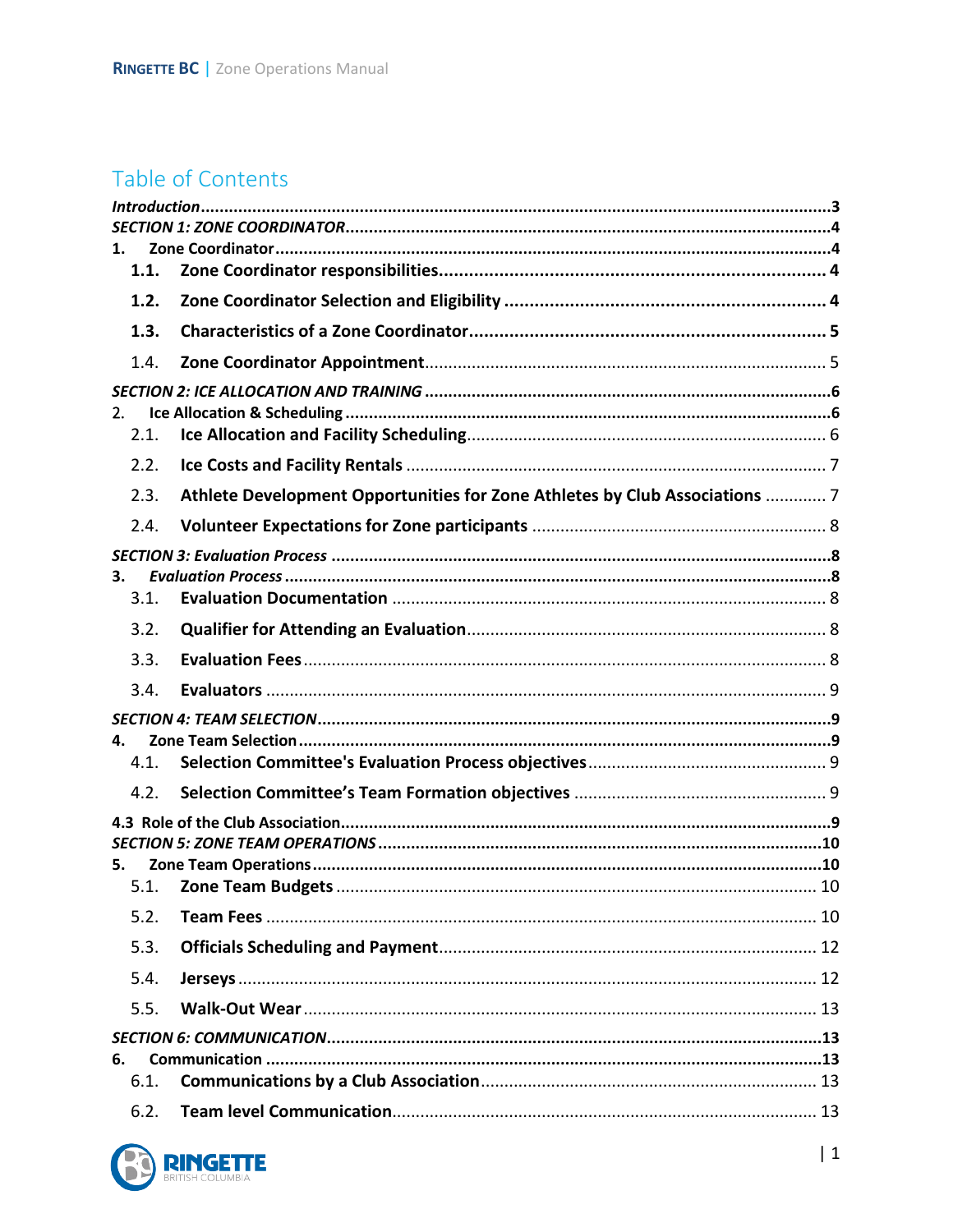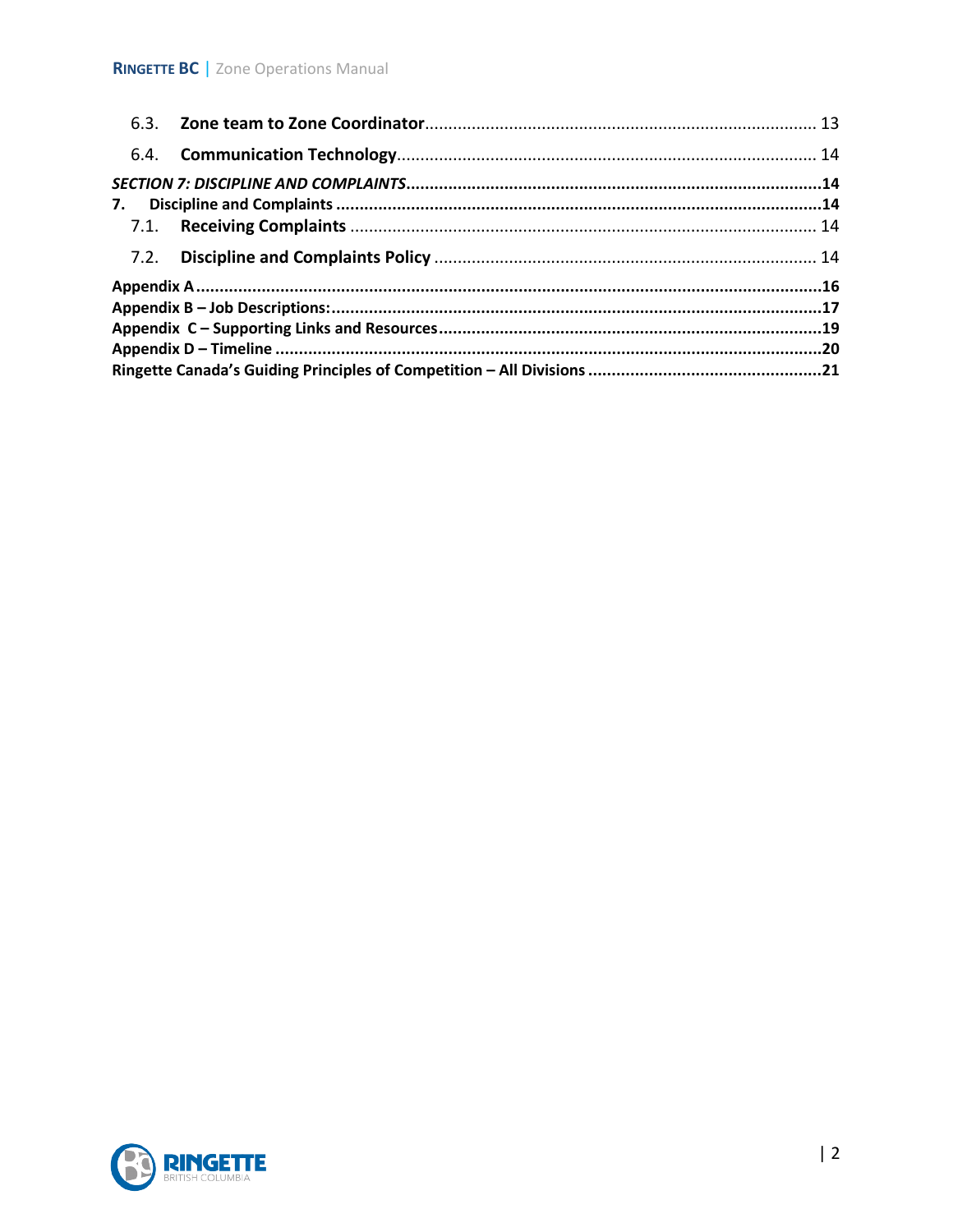### <span id="page-3-0"></span>**Introduction**

The Zone Operations Manual supports the operations of Zone teams at the U14, U16, and U19 Divisions as outlined in the *Zone Division Guidelines*. The Zone Operations Manual is a companion resource for the *Zone Division Guidelines* and the Evaluation Manual. It is a supplementary document to inform League Administrators, Club Association Board Members, Zone Coaches, athletes and parents on the operations of the Zone Ringette Program.

The Zone Operations Manual will be updated and reviewed each season to provide the most up to date information on the Zone Program and any changes to the competition format within ringette.

Associations should work with the Zone Operations Manual, Zone Division Guidelines and any other resources to provide to all their athletes, coaches, parents, and volunteers a quality sport environment.

The Operations Manual informs decisions to be outlined in a Zone's *Memorandum of Understanding*.

It is strongly recommended that the *Memorandums of Understanding* are signed and completed by August 31 of each playing season.

*If there are inconsistencies between the Zone Operations Manual posted on the Ringette BC website and other Manuals, the electronic version of the Manual posted on the website will be deemed to be the most current and up to date version.* 

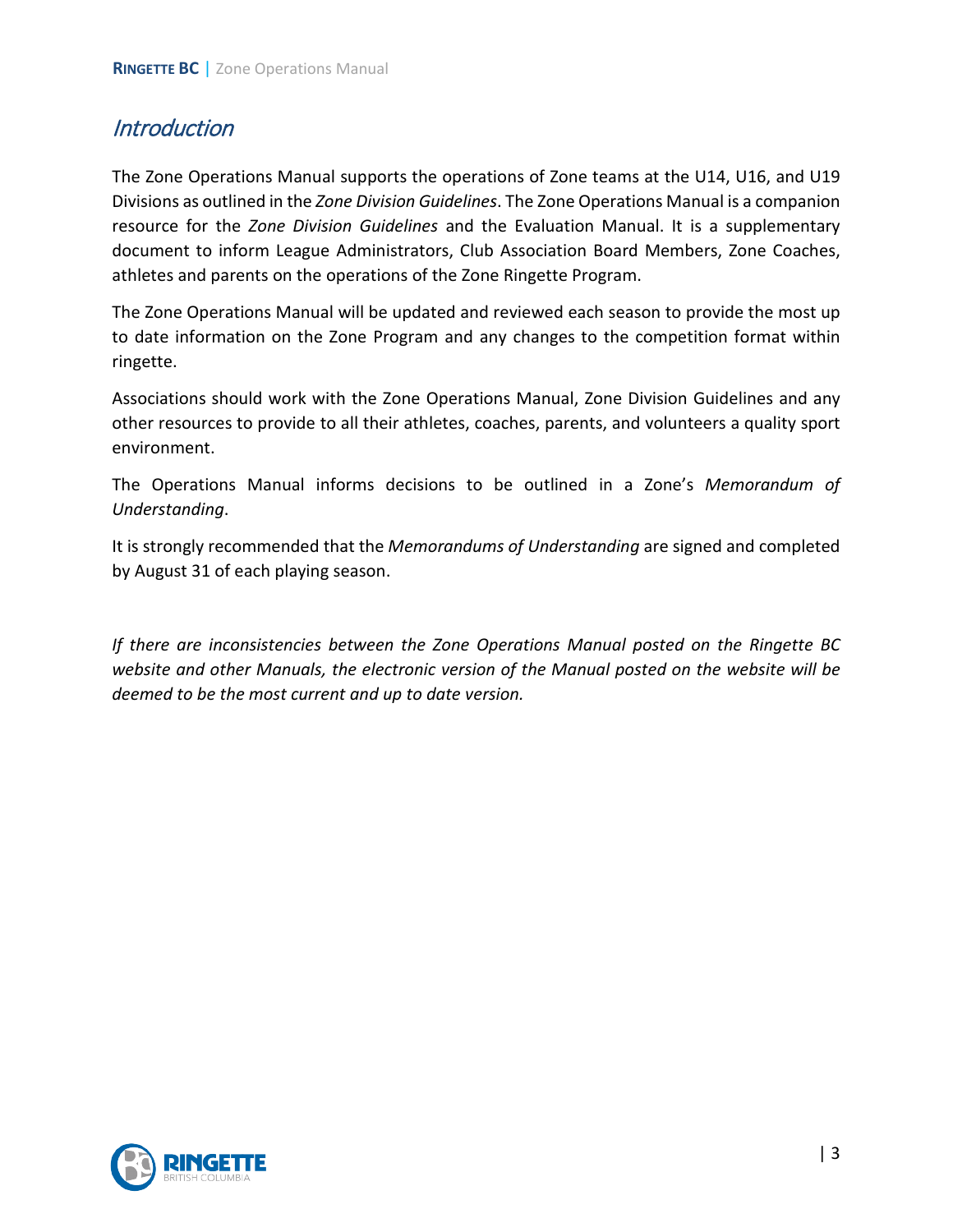## <span id="page-4-1"></span><span id="page-4-0"></span>SECTION 1: ZONE COORDINATOR

### 1. Zone Coordinator

The Club Associations, within any given Zone, will agree to appoint a knowledgeable, impartial and preferably, experienced, individual to act as the Zone Coordinator for their Zone. Zone Coordinators are responsible for adhering to the Zone Team Guidelines including Coach selection, evaluations, Team formation as well as assisting with Zone Team management and any other duties/tasks related to Zone teams for the season.

The Zone Coordinator role is predominately an administrative role with a strong focus on clear and consistent communication within the Zone. Additional volunteers may be needed to support the Zone Coordinator and can be designated as necessary to support the Zone Coordinator.

### <span id="page-4-2"></span>1.1. Zone Coordinator responsibilities

- 
- a) Participate in the Coach selection process within their Zone;<br>b) Ensure all Club Associations have clearly communicated relevant dates and locations for Zone evaluations in a timely and consistent manner;
- c) Appoint an Evaluation Coordinator. The Zone Coordinator may act as the Evaluation Coordinator if one is not available; d) Ensure that the Evaluation process is conducted in accordance with the Zone
- Guidelines and related Evaluation Manual;
- e) Participate in the Team Selection review process with the Zone Head Coach and Club
- Association representative(s);<br>f) Review the Zone team schedules to ensure that there is a fair and equitable schedule
- 
- that aligns with the Zone Guidelines;<br>
g) Liaise with relevant League Representatives;<br>
h) Receive and determine next steps for any complaints, discipline or concerns within
- their Zone;<br>i) Host brief orientations to outline expectations and high level information on the Zone program; and
- j) Review proposed Zone team budgets for teams within their Zone.

### <span id="page-4-3"></span>1.2. Zone Coordinator Selection and Eligibility

Zone Coordinators are selected by the Club Associations within each Zone through a nomination process. To be eligible for consideration as a Zone Coordinator, the individual should meet the following criteria:

- a) Be a member in Good Standing with one of the Club Associations within a Zone;
- b) Can be a member of one of the Club Association's Board of Directors;
- c) To ensure impartiality, the individual should not be or anticipate to be a member of the Bench Staff (example: coaches); and
- d) Where possible, the individual should not be a parent/guardian of an athlete who will be evaluating for a team in the Zone program.

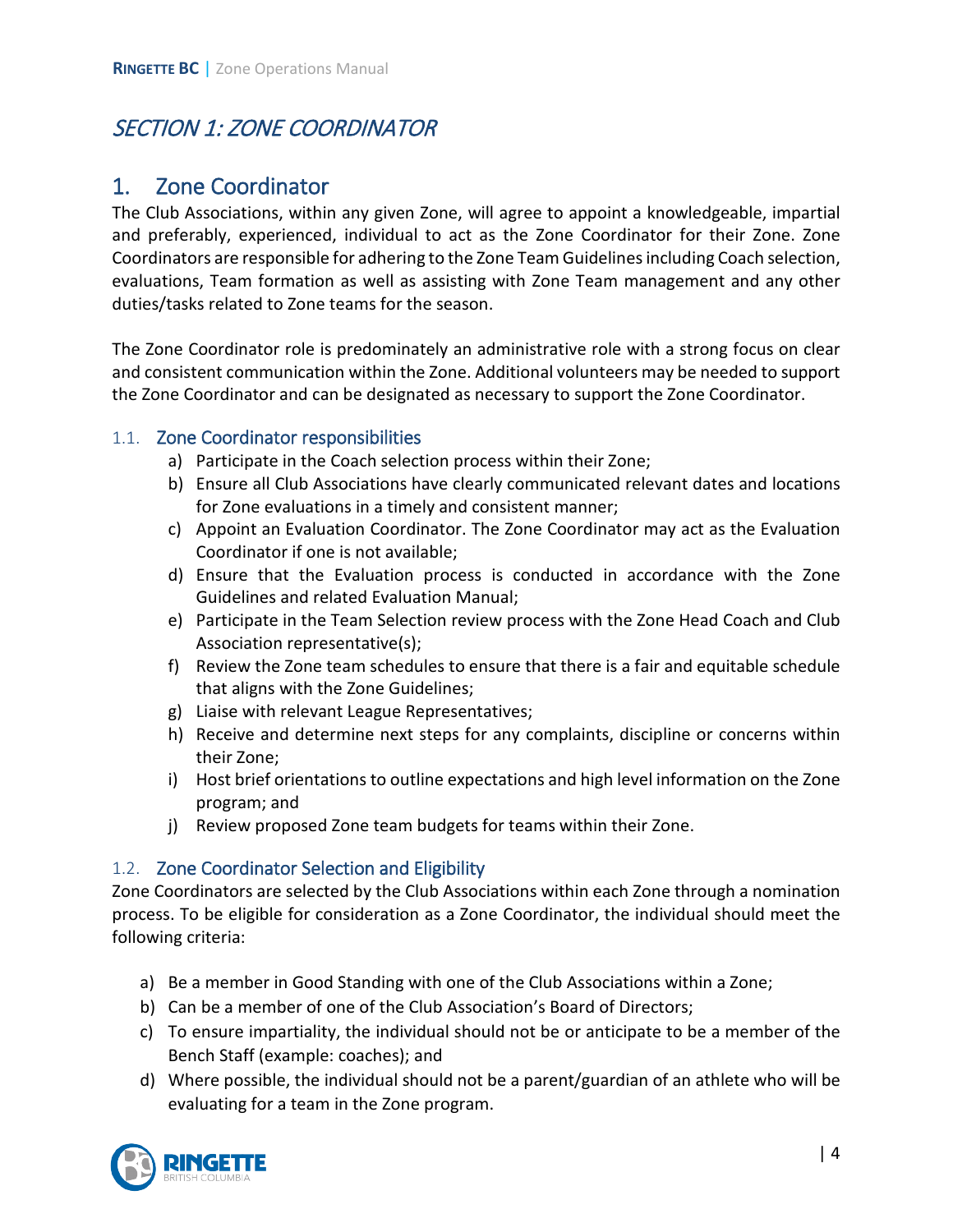### <span id="page-5-0"></span>1.3. Characteristics of a Zone Coordinator

- a) strong communication skills, the ability to delegate and work with a team;
- b) experience with athlete evaluations and the Team Formation process (at any level);
- c) able to dedicate at least two to three hours per week on average as well as the following additional hours during the season:
	- i. Start up:
		- July Coach Selection (4-5 hours)
		- September & October Athlete Evaluations and Team Formation (5-6 hours per week of evaluations)
	- ii. Other Critical times:
		- October/November finalization of team rosters and season scheduling (3-4 hours)

### <span id="page-5-1"></span>1.4. Zone Coordinator Appointment

- a) Each Zone Coordinator will be appointed by the Club Associations within the Zone by June 1 of any given season.
- b) Once selected and appointed, name and contact information will be provided to Ringette BC, the League and shared with the Club Association membership.

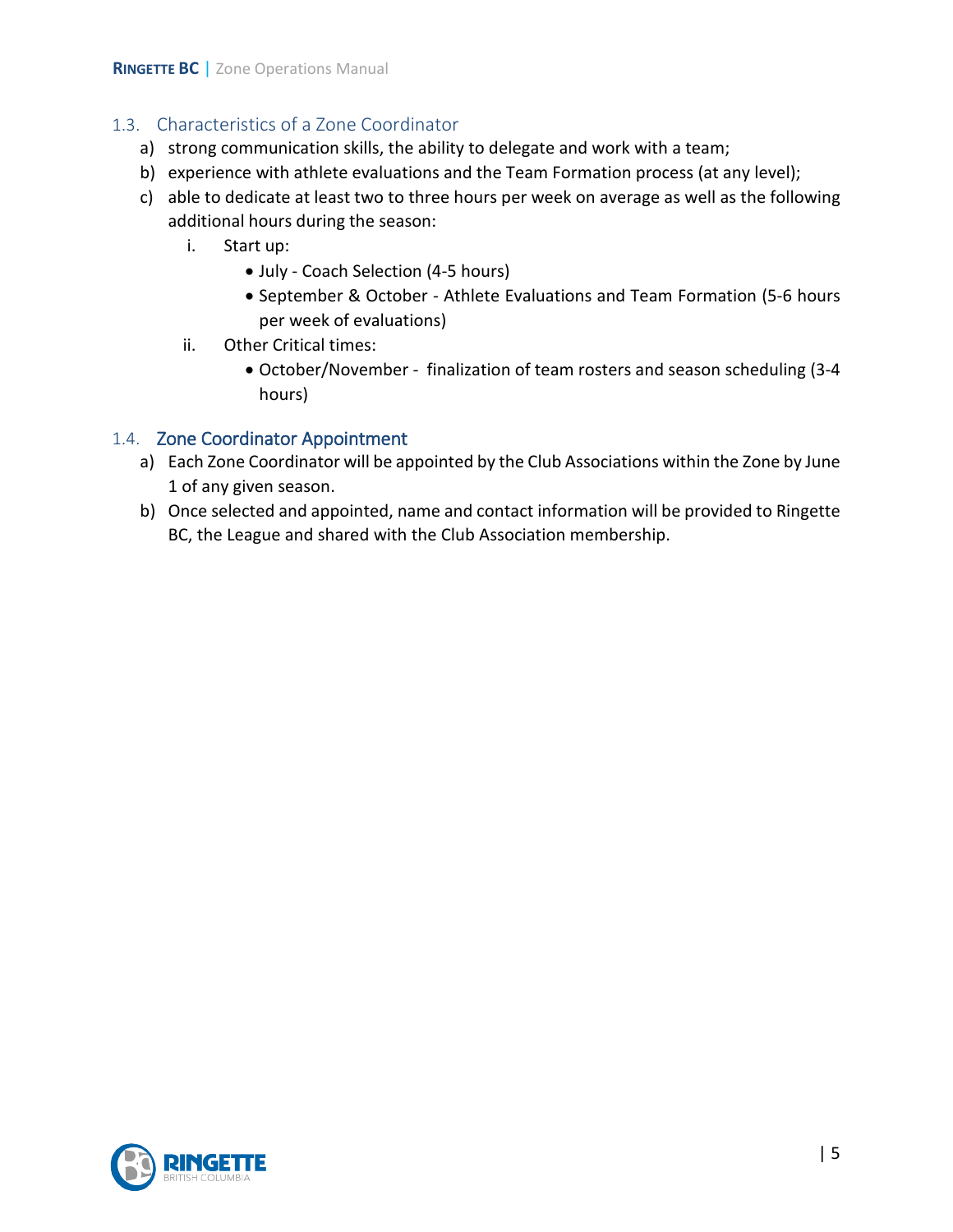## <span id="page-6-1"></span><span id="page-6-0"></span>SECTION 2: ICE ALLOCATION AND TRAINING

### 2. Ice Allocation & Scheduling

As per the *Zone Guidelines*, each Club Association in the Zone is responsible for allocating ice to Zone teams based on the proportion of the athletes from their Club Associations rostered to the Zone teams (affiliated athletes are not to be included in the proportion of ice allocation).

Each Club Association within a Zone will sign a *Memorandum of Understanding* ahead of the season start to ensure that there is clearly outlined understanding of requirements through the season. See Appendix A for an MOU template.

### <span id="page-6-2"></span>2.1. Ice Allocation and Facility Scheduling

- a) Club Associations will allocate ice based on the ice they are provided in their respective ice contracts.
	- 1. There is no guarantee that Zone teams will receive a full sheet of ice for every practice.
- b) The Zone Coordinator will review the proposed ice schedules for Zone teams;
- c) Zone teams can rent additional ice to supplement what they have been allocated by the Club Associations at their own costs.
	- 1. Team Budgets should reflect the potential for additional ice costs
- d) Each Zone must provide the Head Coaches of Zone Teams with a forecasted schedule of allocated ice (number of practices, not specific times or locations) to support the Head Coach in developing a team budget that will be distributed to potential Zone athletes.
- e) **Zone U14 training guidelines[1](#page-6-3):** 
	- 1. Training to Competition ratio: 60:40
		- **On Average:** 2 to 3 sessions a week (1-2 training sessions, to 1-2 Competitions weekly)
			- **Training can include on and off ice training such as cardio, flexibility** training, and social activities
			- Training can be 1-2 team sessions and 1-2 individual sessions
			- **Training sessions should be 60-90 minutes each**
			- At this stage Athletes are encouraged to participate in multi-sports to ensure they are learning different skills and abilities.
- f) **Zone U16 and U19 training guidelines[2:](#page-6-4)** 
	- 1. Training to competition ratio: 60:40

<span id="page-6-4"></span><span id="page-6-3"></span><sup>2</sup> *[U16/U19 Zone Division Guidelines -](https://www.ringettebc.ca/wp-content/uploads/2020/04/Ringette-BC-U16-U19-Zone-Division-Guidelines-v.-6-Dec-20-2019.pdf) Appendix*



 <sup>1</sup> *[U14 Zone Division Guidelines -](https://www.ringettebc.ca/wp-content/uploads/2020/07/Updated-Jul-30-2020-U14-Zone-Division-Guidelines.pdf) Appendix*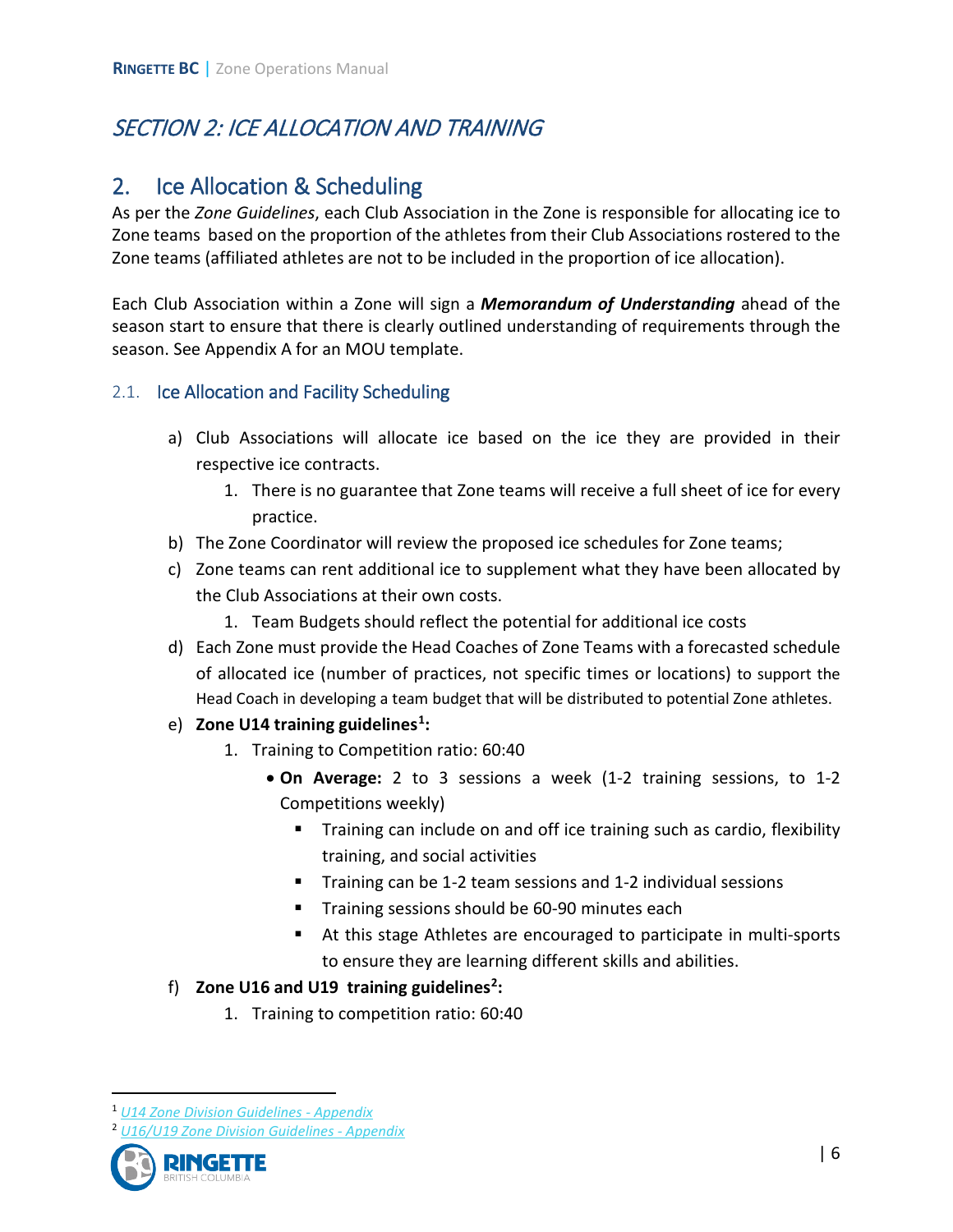- **On Average:** 3 to 4 sessions a week (2-3 training sessions, to 1-2 competitions weekly)
	- **Training should include on and off ice training such as dryland cardio,** flexibility training, mental training and scenario analysis.
	- Training can be 1 2 team sessions and 2-3 individual sessions.
	- Training Sessions should be  $60 90$  minutes each
- 2. Training does not ALWAYS have to be with the team AND it does NOT have to be ON-Ice training. It should include the dryland training.
- g) The Associations should be able to provide one to two sheets of ice per week on average based on the proportionality of athletes on the team.

### <span id="page-7-0"></span>2.2. Ice Costs and Facility Rentals

- a) As registration fees for Zone are collected by the Club Associations, ice allocation Associations should provide to the Zone teams based on their proportion of athletes, and, as outlined in the MOU.
	- If a Club Association is unable to provide their ice allotment for the Zone team, there should be a clear outline of the costs for whichever Association providing the ice.
	- For example, if an Association has lost access to a facility and now does not have enough ice to support the Zone team, then they would financially compensate the Association that is fully covering ice allocation.
- b) This should be outlined, and agreed upon in the MOU
- c) A Club Association can provide shared ice to fulfill their requirements even if the other Club Association is, able to provide full ice sheets on a regular basis.
	- If Associations do not feel that is equitable, a resolution should be outlined in the MOU.
- d) The objective of Zone is not to create a financial barrier to participation. All teams in an Association should have equal access to facilities. Zone teams may receive or pay for additional opportunities, if available. As such, additional costs may be incurred. This should be outlined in the Team budget.

### <span id="page-7-1"></span>2.3. Athlete Development Opportunities for Zone Athletes by Club Associations

- a) Zone athletes should be invited to athlete development initiatives such a goalie clinics, power skating, dryland training, offered to other teams by their Home Club Association.
- b) Zone Coaches should incorporate Athlete Development opportunities into their schedule and training ratio to ensure that athletes are not overtraining.
- c) If a Club Association does not offer Athlete Development opportunities through their general Registration benefits, Zone athletes should be afforded the opportunity to participate in athlete development opportunities in another Club Association within the Zone. If these opportunities are not available, the Zone Head Coach should consider how to offer these benefits to all their athletes.

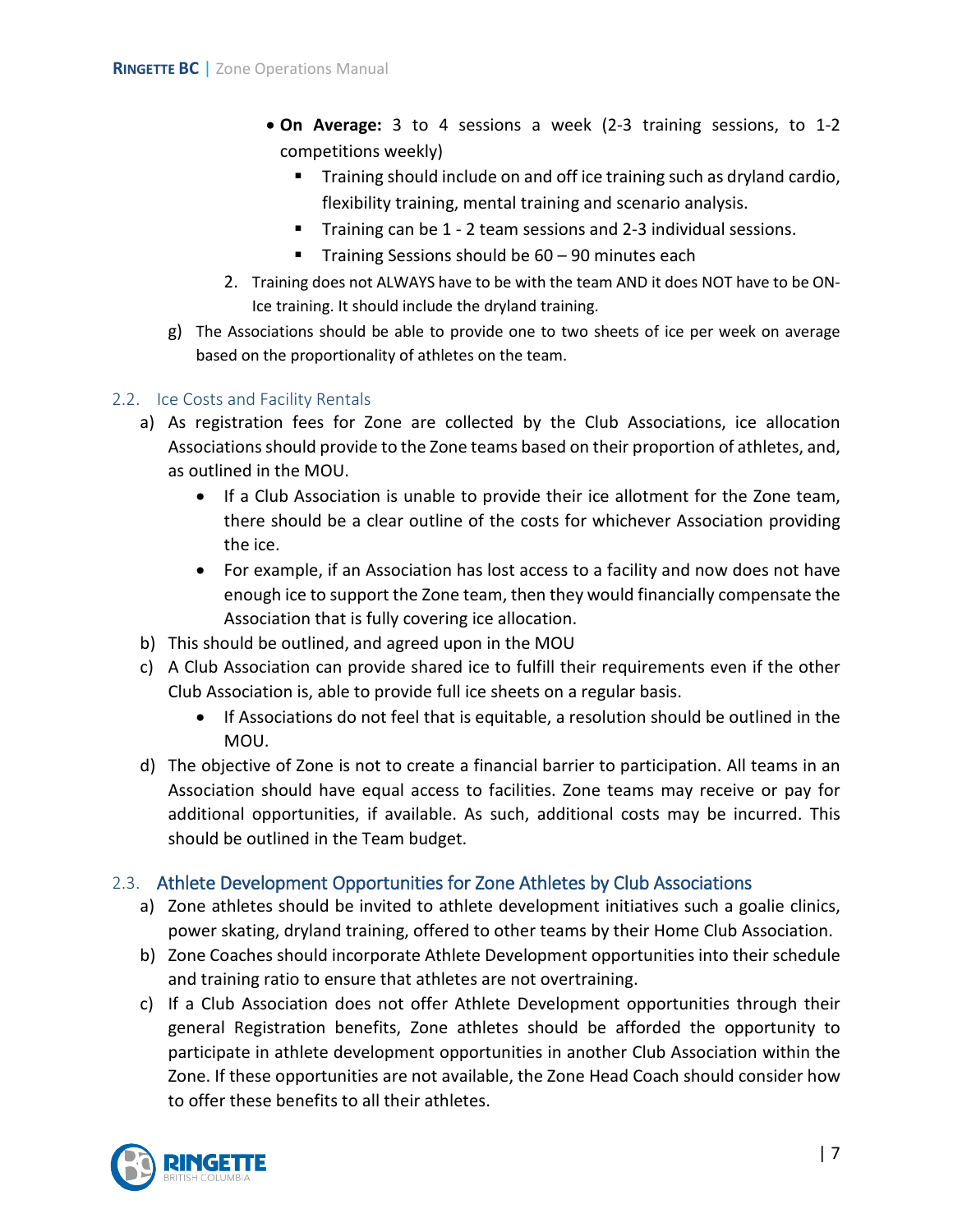### <span id="page-8-0"></span>2.4. Volunteer Expectations for Zone participants

- a) Zone Participants are members of the Home Club Association and are expected to volunteer and give back in accordance with each individual Club Association's volunteer policy.
- b) Zone Participants should continue to be involved in their local Club Associations.

### <span id="page-8-2"></span><span id="page-8-1"></span>SECTION 3: Evaluation Process

### 3. Evaluation Process

All age-eligible athletes must receive Zone Evaluation information from their Club Association. The process and a detailed overview for Zone Evaluations can be found in th[e Evaluation Manual.](https://www.ringettebc.ca/wp-content/uploads/2019/08/Evaluation-Manual-Memorandum-2019-August-27-2019.pdf)

### <span id="page-8-3"></span>3.1. Evaluation Documentation

- a) The Evaluation process must be documented and confidential;
- b) Athlete evaluation information is not to be disclosed to anyone outside of Team Staff and the Selection Committee, either during or after the evaluation process, except as may be required to address a grievance;
- c) Athletes are able to request to see their individual evaluation scores.
- d) Evaluation sheets must not contain athlete names or pre-filled identifiers such as pinnies or jersey numbers;
- e) Evaluation information is to be collected and recorded by one designated individual (Zone Coordinator or Evaluation Coordinator) throughout the evaluation process; and
- f) Evaluation data and notes must be provided to the Head Coach by the designate within 48 hours of the conclusion of each ice time. Head Coaches, or other team staff, are not to collect the evaluation forms.

### <span id="page-8-4"></span>3.2. Qualifier for Attending an Evaluation

- a) Athlete must be registered and age eligible to attend the evaluation;
- b) There is no base ordinal requirement to attend an evaluation; and
- c) Any athlete that expresses interest in attending Zone evaluations is permitted to attend as long as they are registered with their Home Club Association and a member in good standing; and
- d) Any athlete that is of age to attend a Zone team evaluation should receive the information for Zone team evaluations within their region.

### <span id="page-8-5"></span>3.3. Evaluation Fees

a) Zones are permitted to charge an evaluation fee to athletes. This fee must be included in the Memorandum of Understanding between Club Associations within the Zone and clearly communicated to eligible athletes.

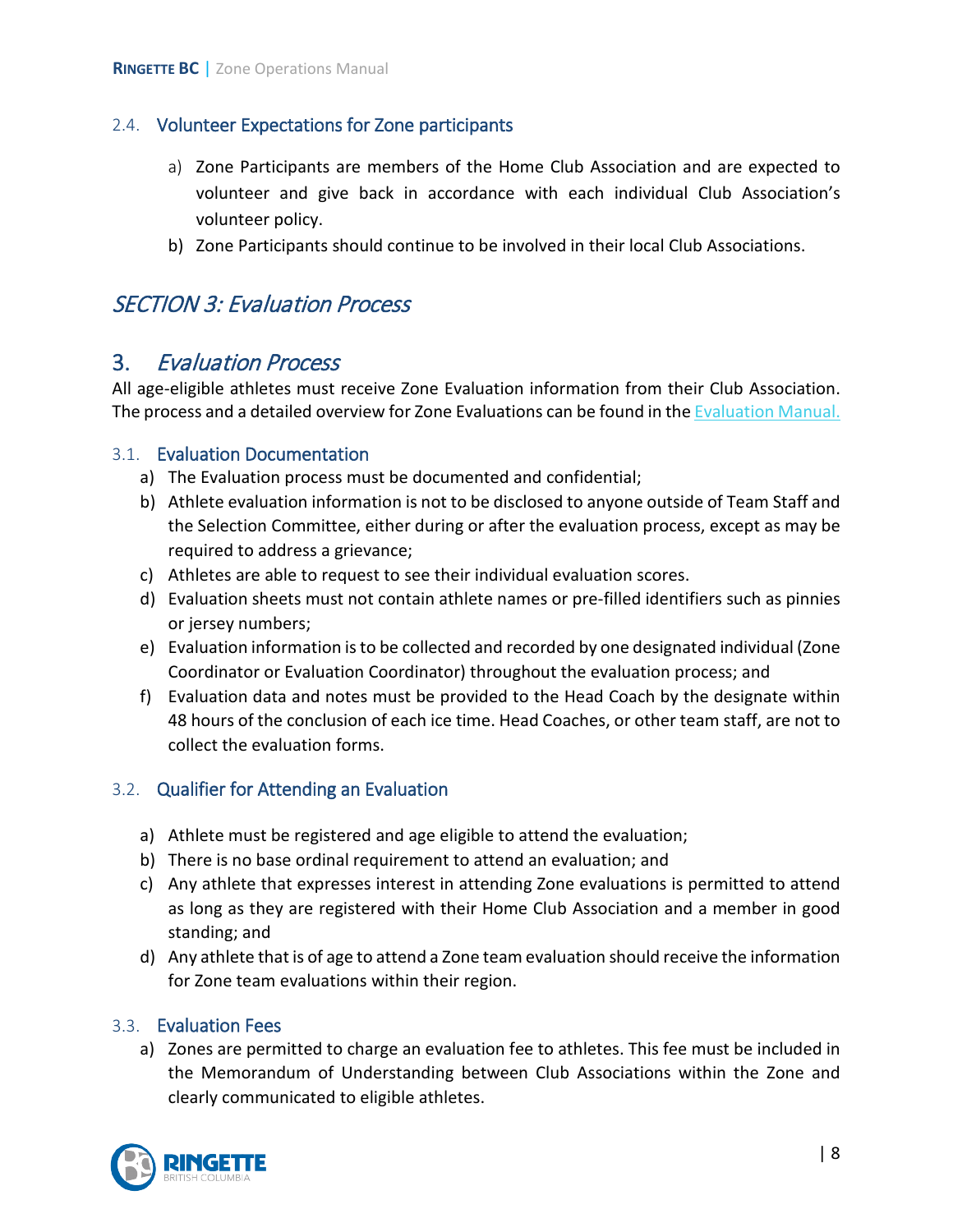#### <span id="page-9-0"></span>3.4. Evaluators

- a) All Club Associations within the Zone that have athletes attending the evaluations are to provide evaluators.
- b) Club Associations may choose to use independent, skilled and knowledgeable evaluators not tied to any of the Club Associations. This option must be outlined in the MOU.
- c) Club Associations are permitted to pay evaluators for their time. This should be outlined in the MOU.

### <span id="page-9-2"></span><span id="page-9-1"></span>SECTION 4: TEAM SELECTION

### 4. Zone Team Selection

The Evaluation Coordinator will form the Zone Team Selection Committee who will assist with selection process. The Selection Committee should include the Head Coach and the Evaluation Coordinator.

### <span id="page-9-3"></span>4.1. Selection Committee's Evaluation Process objectives

- a) To provide a fair and impartial assessment of an athlete's during the evaluation process;
- <span id="page-9-4"></span>b) To ensure the evaluation process was followed and documented.

### 4.2. Selection Committee's Team Formation objectives

- a) To support Head Coaches to build a team based on their coaching philosophy and knowledge of athlete skills and attitude;
- b) To form teams comprised of athletes of similar skill and ability where the athletes can equitably develop and participate at the competitive level; and
- c) To form teams that are competitive in the Leagues in which they play and capable of challenging for Provincial and Western Canadian Championships.

### <span id="page-9-5"></span>4.3. Role of the Club Association

Zone team evaluation schedules shall be overseen by the Selection Committee and led by the Zone Coordinate and/or Evaluation Coordinator in alignment with the Zone Team Guidelines. The schedule should consider overarching goals of a fair and efficient evaluation process.

- a) The Zone Team Guidelines require teams to be declared no later than September 30 of each playing season;
- b) There will be a minimum of three (3) and a maximum of five (5) evaluation sessions total.

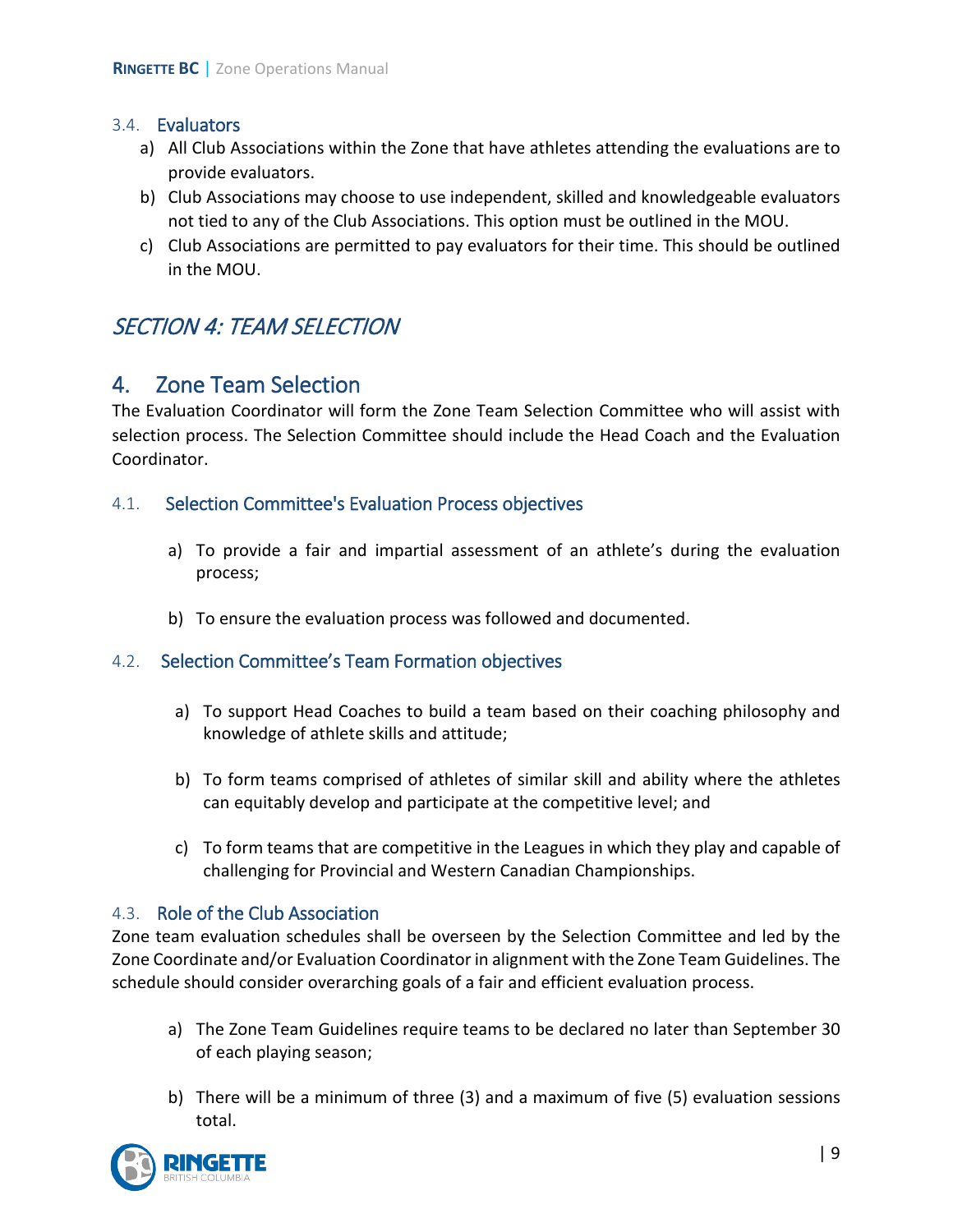- Athlete must participate in a minimum of three (3) sessions; unless they have been approved for an exception (Refer to Policy 2.4 - Injury and Absence Policy);
- The number of evaluations will be dependent on the number of athletes evaluating in a specific zone;
- The evaluations will consist of skills and game play.
- c) If a Zone or Club Association requires an adjustment to the timelines, they must apply to Ringette BC in writing within five (5) business of the deadline;
- d) The number of athletes assigned to each evaluator should not exceed a ratio of six (6) athletes per evaluator.

### <span id="page-10-1"></span><span id="page-10-0"></span>SECTION 5: ZONE TEAM OPERATIONS

### 5. Zone Team Operations

The Zone Coordinator will liaise with each Team Manager for items related to scheduling, jersey ordering and other team items such as walkout wear.

### <span id="page-10-2"></span>5.1. Zone Team Budgets

Zone team staff must develop and present a team budget each season. The Zone Coordinator is to assist with this process.

- a) It is strongly recommended that a **draft** budget/range for Team fees be provided to athletes/families at time of team selection (or earlier, if possible).
- b) Team budgets should provide details on what expenses will be covered by team fees;
	- If the proposed budget is over a \$1,000 in team fees the amount will be voted by the parents/guardian. (See Team Fees for details on voting process).
	- the Zone Coordinator will share with all Club Association Treasurers and/or Presidents.
- c) If the Associations wish to determine ahead of the season start what the applicable team fees for each Zone division team should be or provide coaches with a range that should be clarified within the *Memorandum of Understanding* agreement and communicated to all potential coaches and parents/guardians ahead of team selection.

### <span id="page-10-3"></span>5.2. Team Fees

a) As per the Zone Division Guidelines, Zone teams operate a team bank account that requires two or more signatories on the Account. That account can exist within a Club Association within the Zone or be stand-alone for the season;

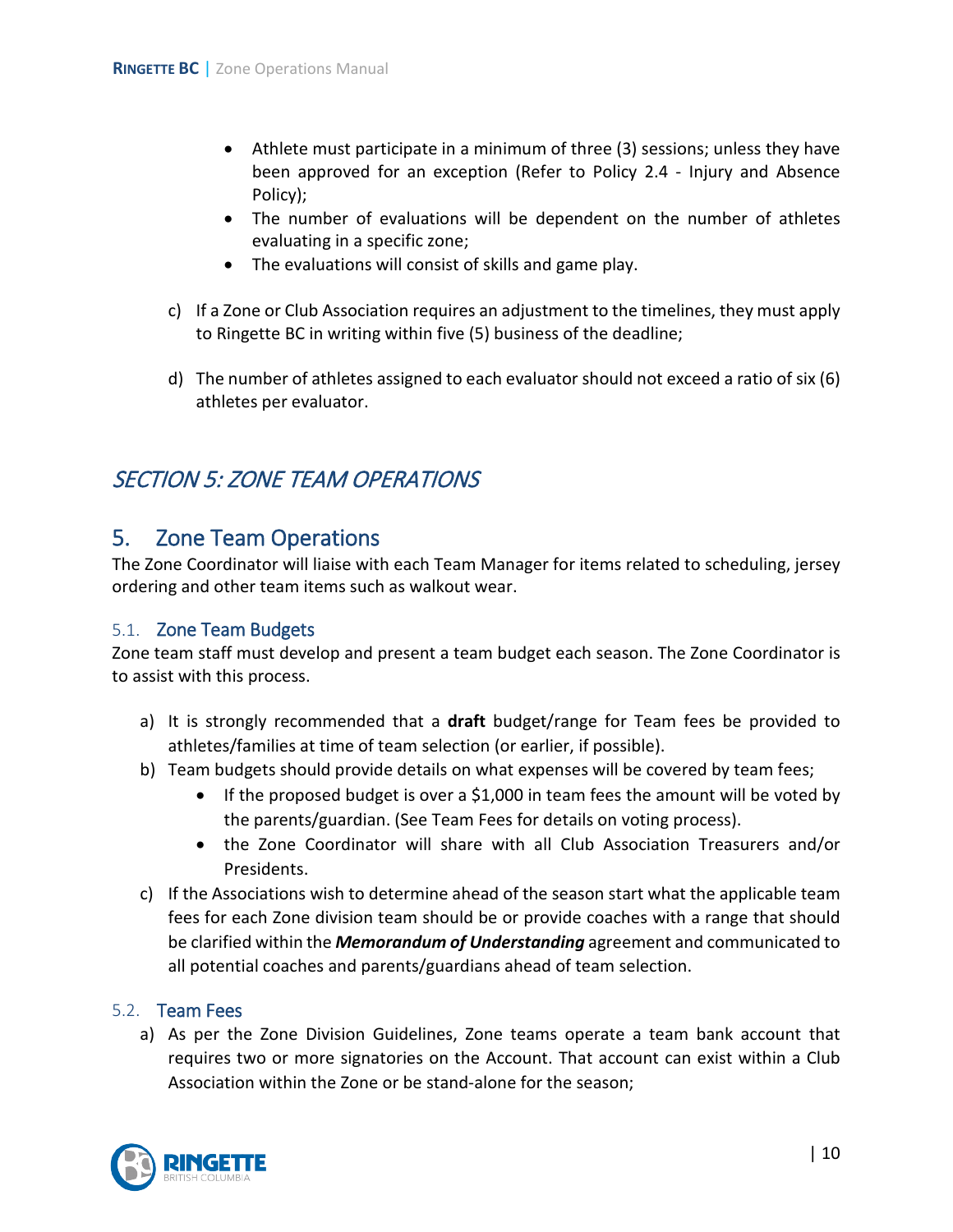- b) Team Fees must offer a payment plan and should be collected at designated points of the season as outlined;
- c) Team Fees that exceed the following amounts after the budget was reviewed by the Zone Coordinator must be presented to the parents and voted on by the parents through an anonymous democratic process that is supervised by the Zone Coordinator or an independent Association Representative as designated by the Zone Coordinator.
	- Example U14 Zone: \$1,000
	- Example U16 Zone: \$1,000
	- Example U19 Zone: \$1,000
- d) Financial updates should be provided to the team, the Zone Coordinator and to the Club Association Treasurers at least twice during the season. Schedule should be outlined by the Zone Coordinator so all teams know their reporting timelines.
- e) Examples of what team fees include:
	- Walkout wear;
	- Additional ice or gym rental or dry land training;
	- Tournament fees;
	- Banking fees; and
	- TeamSnap or other platform.

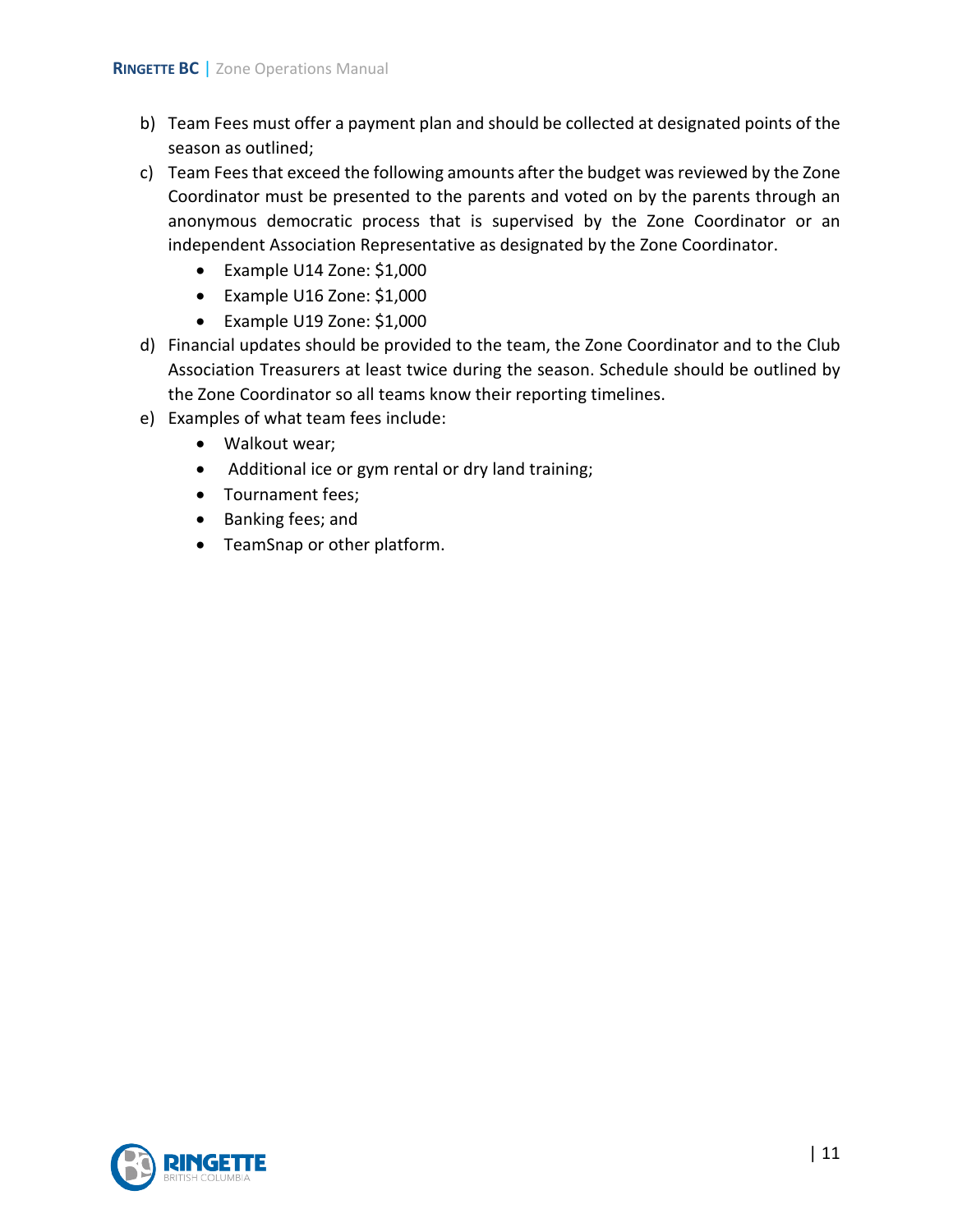### <span id="page-12-0"></span>5.3. Officials Scheduling and Payment

- a) Officials scheduling should be scheduled in accordance with the standard process utilized within the Leagues. See examples below:
	- Example 1: If the Club Association Referee in Chief (RIC) typically schedules officials, then the Club Association who has provided the ICE for the game is responsible for scheduling officials; OR
	- Example 2: If the League schedules officials for all League games, the League RIC will be responsible for scheduling officials for the Zone games as well as all other games.
- b) Remuneration to officials should be clearly outlined;
- c) Payment options will be different depending on the scheduling system in place for officials (as above)
	- If the Club Association schedules the officials, the Home team will pay the officials and the cost of the officials will be on the Club Association who supplied the ice.
	- If the League schedules the officials, the League will pay the officials and will collect fees from the Club Associations to cover the official's game fees.
- d) If teams are scheduling officials for scrimmages, rescheduled games, exhibition games, etc, they are to contact the host Club Association RIC based on the ice rink that will host the game.
- e) The process for Officials Scheduling and payment should be outlined in the *Memorandum of Understanding* so that all Club Associations within the Zone understand the related costs; particularly if one Club Association is more consistently providing "GAME" ice.

### <span id="page-12-1"></span>5.4. Jerseys

- a) Jersey crest for a Zone team can be either League or Ringette BC, at this time. By 2024, all Zone teams will have Ringette BC for their main crests. Optional: Club Association logos for the Associations who make up the Zone may appear on the jerseys (suggested location: shoulders);
- b) Jersey Numbers must be displayed in accordance with the Ringette Canada Rule Book;
- c) As outlined in the MOU, Zone jerseys will either be purchased annually by the team (keepers) or purchased by the Club Associations within the Zone and returned at the end of each season with requirements for jersey deposits.

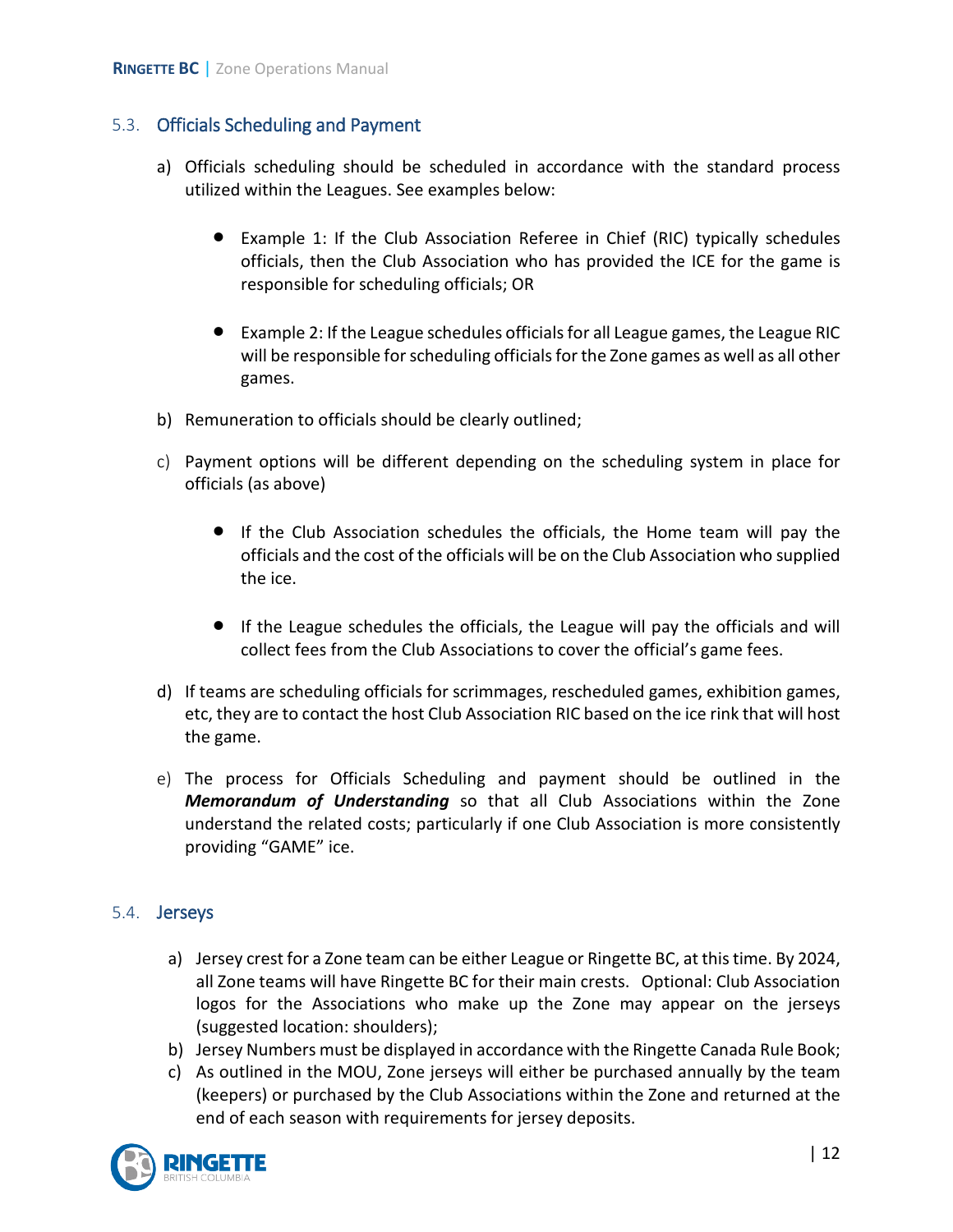d) Zone teams should consider wearing black only ringette pants as part of their official uniform. This will help keep the costs reasonable. However, if teams wish to add pants to their uniforms, that cost should be included in the Zone team budget.

#### <span id="page-13-0"></span>5.5. Walk-Out Wear

- a) If a Zone team wishes to add walk out wear, the cost should be included in the team budget;
- b) Walk out wear should be kept consistent for Zone-specific teams and should not change season over season to help keep costs low and provide participants the opportunity to wear the off-ice uniforms more than once;
- c) The Zone Coordinator is responsible for approving walkout wear to ensure consistency from U14 to U19.

### <span id="page-13-2"></span><span id="page-13-1"></span>SECTION 6: COMMUNICATION

### 6. Communication

All communications that may require a change to the terms of the MOU will be sent from the Zone Coordinator to the Club Associations within the Zone allowing them to make informed decisions.

Communication to athletes, parents/guardians, coaches, referees, etc. will vary depending on the time of the season and what is being communicated.

#### <span id="page-13-3"></span>6.1. Communications by a Club Association

a) Communication by Club Associations within a Zone to athletes, parents/guardians and coaches on a Zone team should be managed by the Zone Coordinator. Zone Coordinators are responsible for ensuring that all Zone participants receive pertinent communications from Club Association(s).

#### <span id="page-13-4"></span>6.2. Team level Communication

- a) Communication specific to the team should be managed by the team;
- b) Team level communication should ensure that it adheres to all relevant Codes of Conduct, Safe Sport best practices, and the Rule of Two;

### <span id="page-13-5"></span>6.3. Zone team to Zone Coordinator

- a) Zone teams should communication with either the Zone Coordinator or directly to the Club Association President.
- b) As a courtesy, the other Club Association contacts in the Zone and Zone Coordinator should be included in their communication, unless there is a confidentiality concern

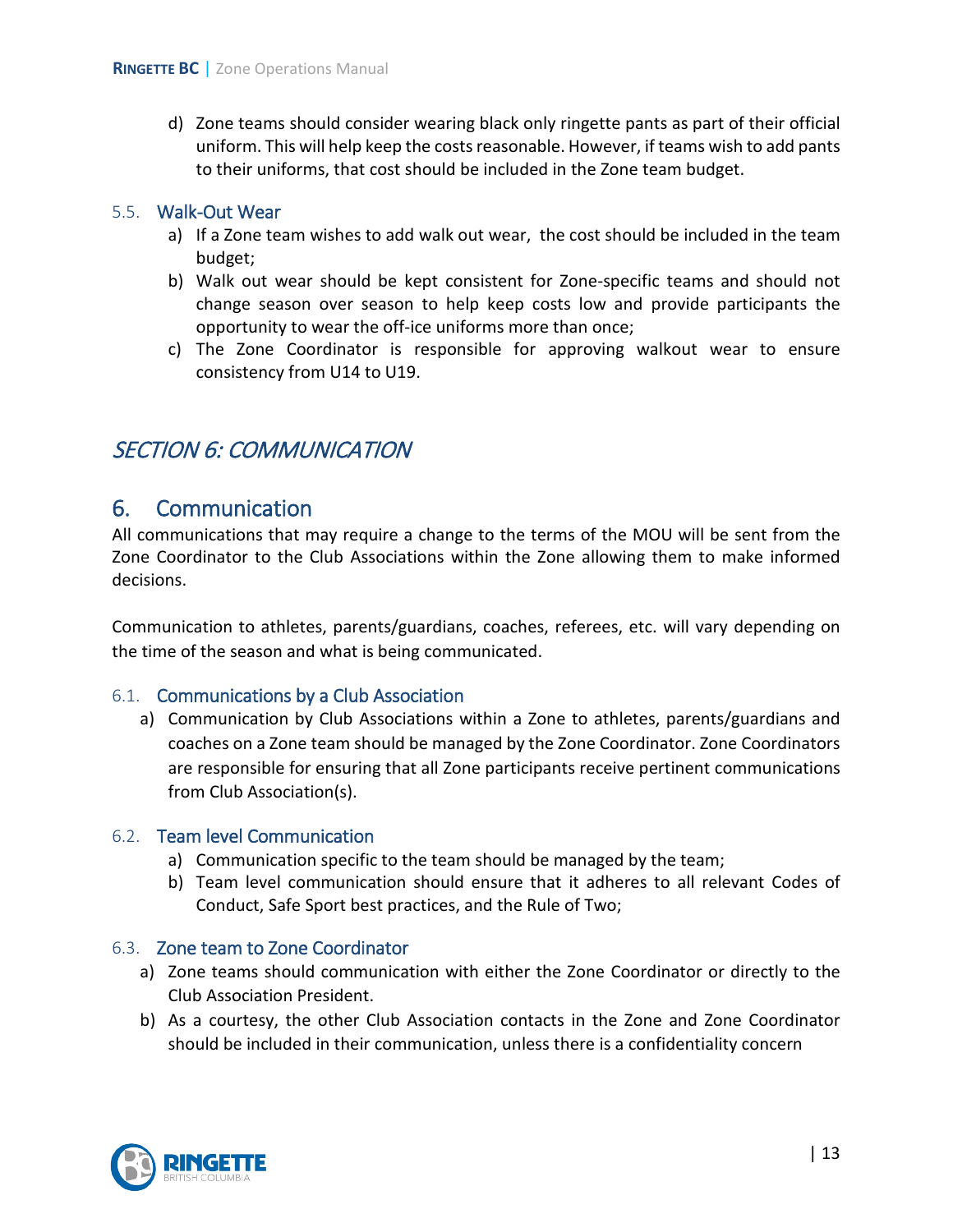### <span id="page-14-0"></span>6.4. Communication Technology

Regardless of the method of communication, it is essential that Zone teams receive communication from their Club Associations and vice versa. The Zone Coordinators primary role after team formation is to ensure that the Zone teams receive timely and relevant communications.

- a) If a League or Club Association uses TeamSnap or other technology to communicate, the Club Association should ensure that the members of their Club Association involved in Zone teams are still included on mass Club Association Communications such as Annual General Meeting notices;
- b) Zone Coordinators should be included on TeamSnap or other Team communication apps to ensure that they are able to communicate directly with teams.

### <span id="page-14-2"></span><span id="page-14-1"></span>SECTION 7: DISCIPLINE AND COMPLAINTS

### 7. Discipline and Complaints

Ringette BC is committed to ensuring that all ringette participants are participating and enjoying ringette in a safe and inclusive environment free of abuse, harassment and maltreatment. Participants within the Zone program are able to express concern or file complaints.

### <span id="page-14-3"></span>7.1. Receiving Complaints

- a) Participants such as athletes, parents, coaches, referees, volunteers, etc. can submit complaints or concerns regarding members of Ringette BC;
- b) Complaints or concerns can be submitted to an individual at:
	- the team level such as a coach or manager;
	- at the Club Association level such as an Club Association President or the Zone Coordinator;
	- to the League; or to
	- Ringette BC;
- c) If a participant is where their complaint/concern should be submitted, please contact their Zone Coordinator OR speak with their Home Club Association President;
	- Depending on the nature of the complaint the individual may be redirected to contact a different individual or organization, or they may be asked to speak directly with the coach(es) of the Zone team;
- d) Participants should contact someone either within their Local Ringette Association or the Zone Coordinator if they have a concern.
- e) If the complaint is related to a potential breach or violation of an applicable Code of Conduct, the participant can contact Ringette BC.

### <span id="page-14-4"></span>7.2. Discipline and Complaints Policy

c) All Complaints follow the Ringette BC Discipline and Complaints Policy;

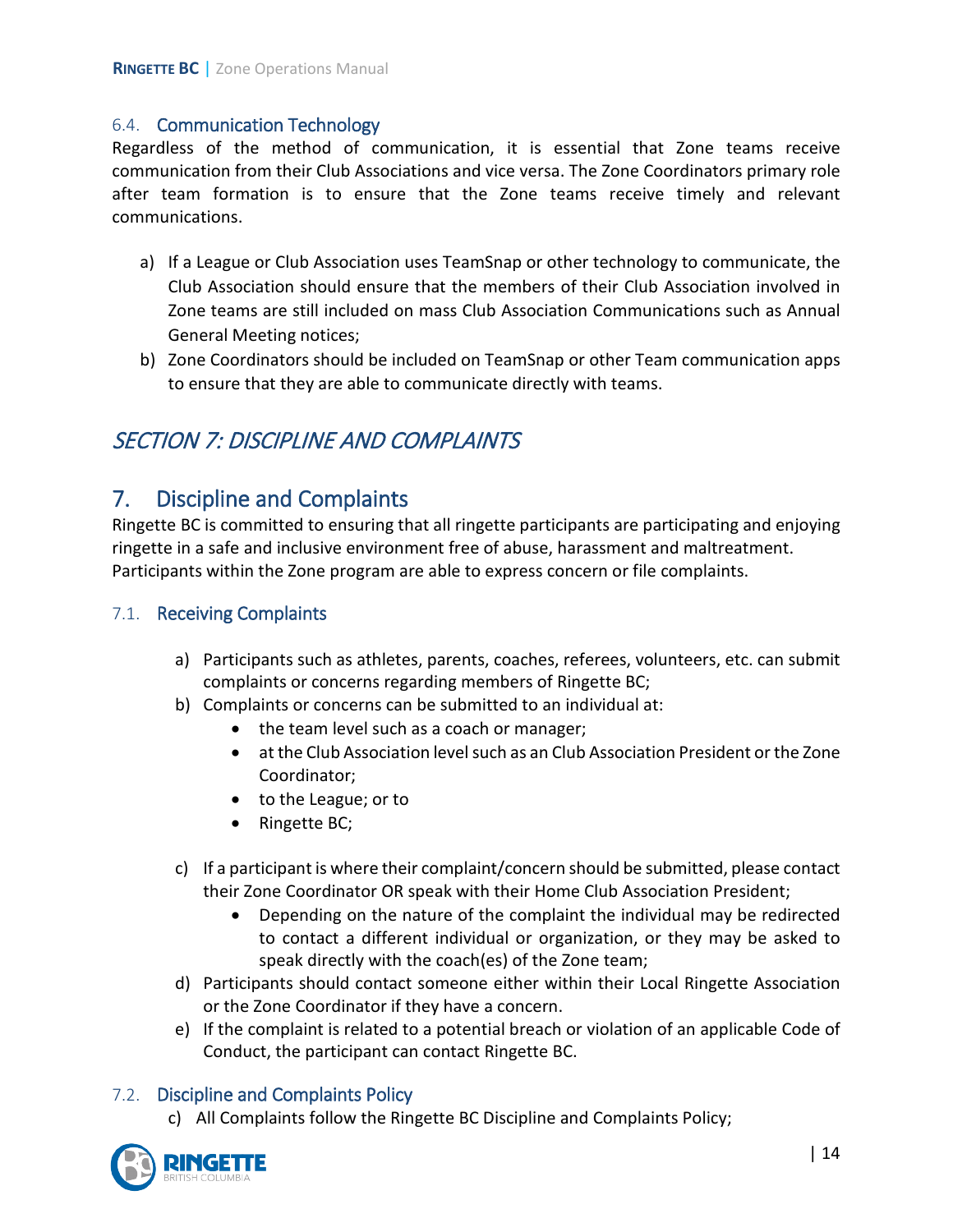d) All participants including athletes, coaches, volunteers, officials and spectators must adhere their applicable Codes of Conduct;

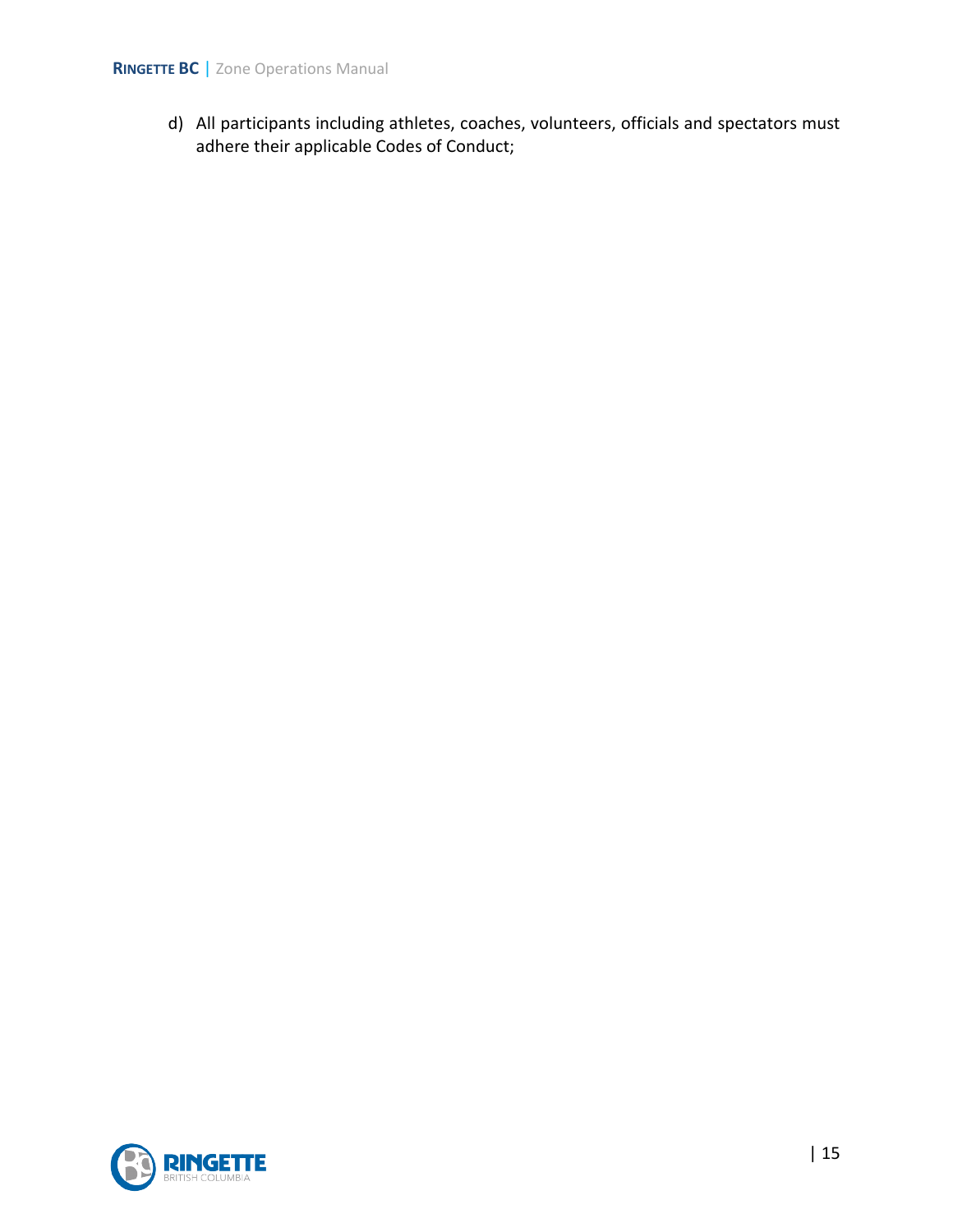## <span id="page-16-0"></span>Appendix A

Template Memorandum of Understanding for Zone teams

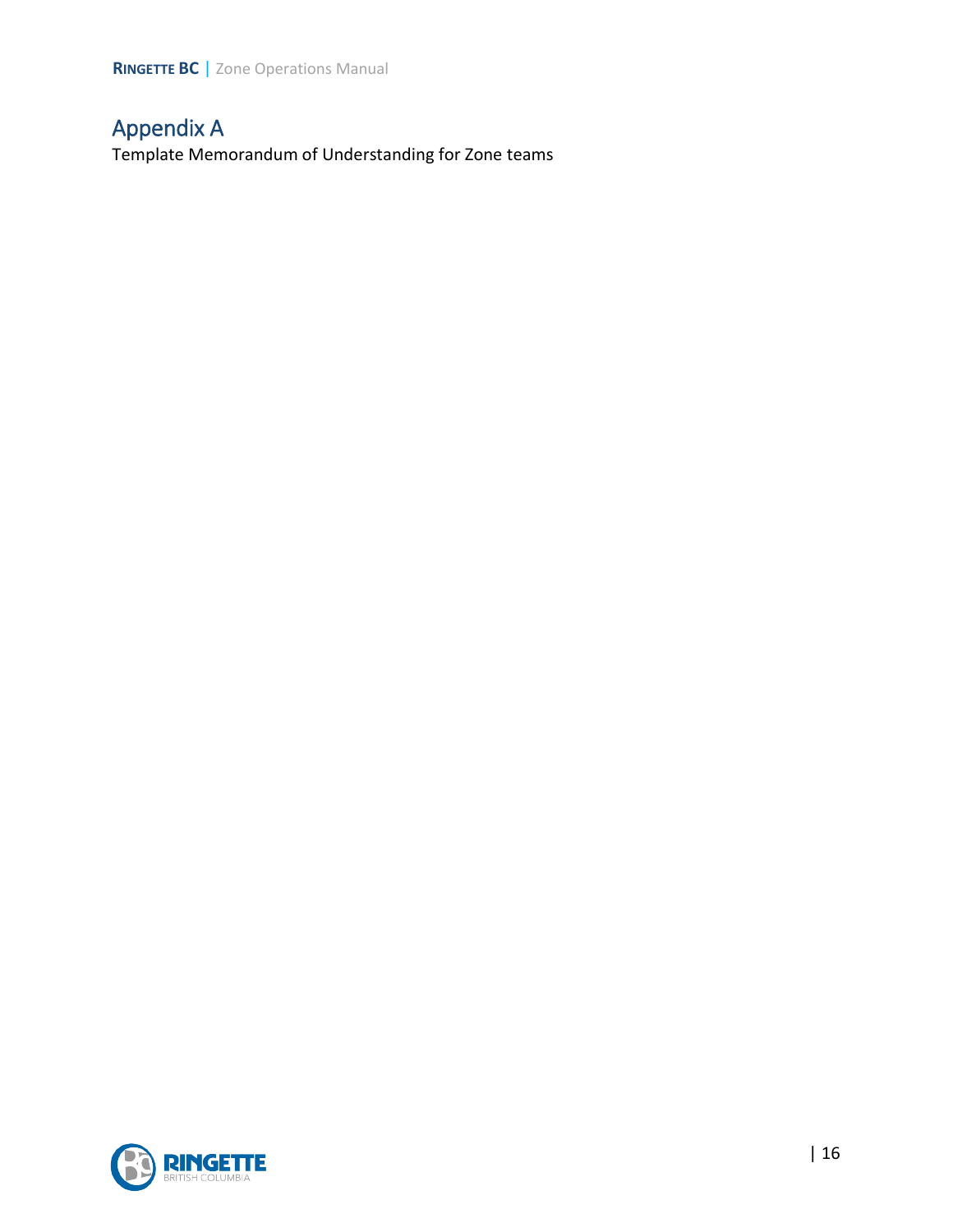## <span id="page-17-0"></span>Appendix B – Job Descriptions:

#### 1. **Zone Coordinator**

- Participate in the Coach selection process within their Zone;
- Ensure all Club Associations have clearly communicated relevant dates and locations for Zone evaluations in a timely and consistent manner;
- Appoint an Evaluation Coordinator. The Zone Coordinator may act as the Evaluation Coordinator if one is not available;
- Ensure that the Evaluation process is conducted in accordance with the Zone Guidelines and related Evaluation Manual;
- Participate in the Team Selection review process with the Zone Head Coach and Club Association representative(s);
- Review the Zone team schedules to ensure that there is a fair and equitable schedule that aligns with the Zone Guidelines;
- Liaise with relevant League Representatives;
- Receive and determine next steps for any complaints, discipline or concerns within their Zone;
- Host brief orientations to outline expectations and high level information on the Zone program; and
- Review proposed Zone team budgets for teams within their Zone.
- Strong communication skills, the ability to delegate and work with a team;
- Experience with athlete evaluations and the Team Formation process (at any level);
- Able to dedicate at least two to three hours per week on average as well as the following additional hours during the season.

### 2. **Evaluation Coordinator**

- Supervise the evaluation and team selection process for each zone.
- Ensure that the process proceeds with fairness and impartiality.
- Coordinate ice times within the Zone, ensure that on-ice instructors are scheduled and recruit and schedule evaluators for the evaluation process.
- Be available to answer any questions or concerns that the Coaching staff and/or Evaluators may have during the evaluation process.
- Collect and calculate all evaluation scores and provide them to the Team Staff.
- Provide on-ice instructors with an on-ice evaluation plan including drills, set-up, etc.
- Provide each Evaluator with a list of players to evaluate at each ice time.
- Provide uniformity and consistency in the evaluation process such that player and parent expectations are managed in a fair manner.

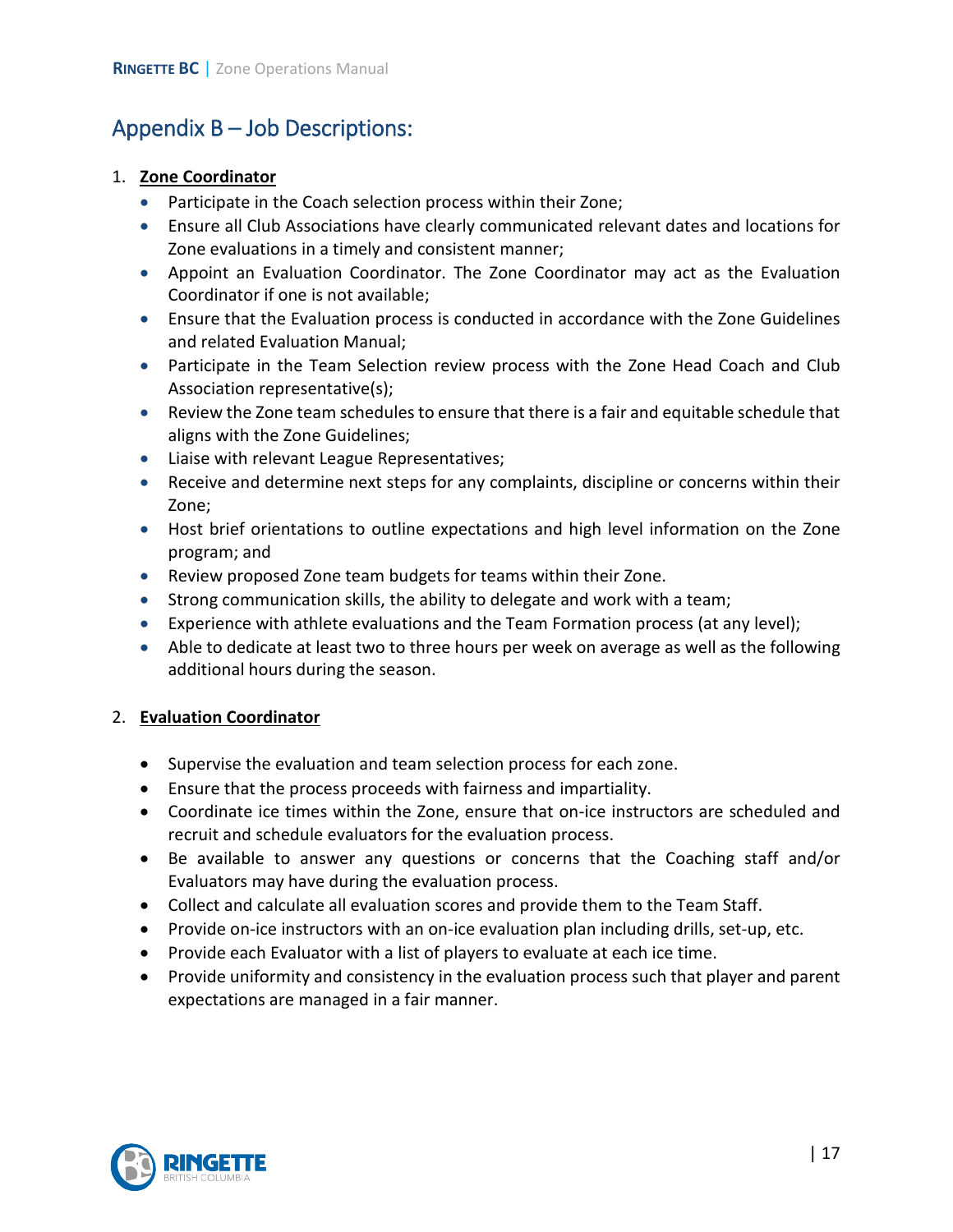### 3. **Coach Selection Panel Participant**

- Review all Zone Coach applications including references that have been submitted for their Zone.
- Review the Zone Division Guidelines.
- Actively participate in the interview process, ask questions of the coach applicant and provide insight to the panel on your individual perspective.
- Declare any potential bias you might have with an applicant.

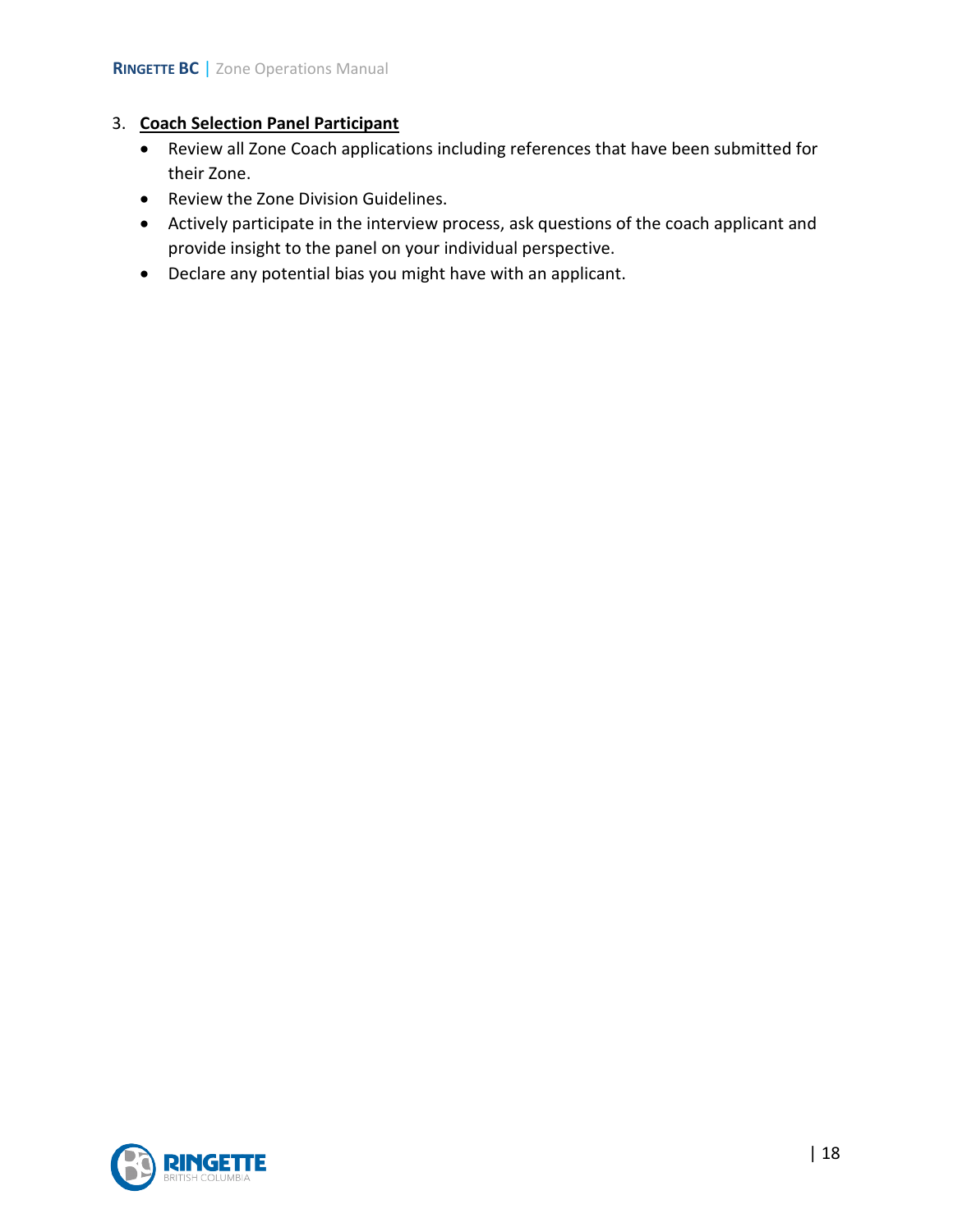## <span id="page-19-0"></span>Appendix C – Supporting Links and Resources

- 1. Zone Division Guidelines
	- [U14 Zone Division Guidelines](https://www.ringettebc.ca/wp-content/uploads/2020/07/Updated-Jul-30-2020-U14-Zone-Division-Guidelines.pdf)
	- [U16/U19 Zone Division Guidelines](https://www.ringettebc.ca/wp-content/uploads/2020/04/Ringette-BC-U16-U19-Zone-Division-Guidelines-v.-6-Dec-20-2019.pdf)
- 2. Athlete Experience Report
	- [Athlete Experience Pathways](https://www.ringettebc.ca/wp-content/uploads/2019/04/3-Athlete-Experience_Ringette-BC-2019.pdf)
- 3. Evaluation Resources
	- [Evaluation Manual](https://www.ringettebc.ca/wp-content/uploads/2019/08/Evaluation-Manual-Memorandum-2019-August-27-2019.pdf)
	- **[Evaluation criteria charts](https://www.ringettebc.ca/wp-content/uploads/2018/08/Performance-Criteria-chart-for-U14-Evaluations-Form-with-Goalie-Evaluation.pdf)**
	- [Evaluation team score card](https://docs.google.com/spreadsheets/d/1aGZHdd9AMPd3WdJeQ3ABfTW42uFFv4Vhu_tKqQ5LCyU/edit#gid=894685183)
	- [On-ice evaluation session plans](https://www.ringettebc.ca/athletes/player-evaluations/)
- 4. Zone Coach Selection Information
	- [Zone Division Coach Application Package](https://www.ringettebc.ca/wp-content/uploads/2020/09/Zone-Division-Coach-Application-Package-4-1.pdf)
	- [Zone Coach Candidate Information sheet](https://www.ringettebc.ca/wp-content/uploads/2020/09/Zone-Coach-Candidate-Information-Sheet-2.pdf)
	- Standard Interview Questions
	- [Zone Coach Administration Process Manual](https://www.ringettebc.ca/wp-content/uploads/2020/09/Zone-Division-Coach-Application-Administrator-Information-Package-2020.pdf)
- 5. Athlete Resources
	- [Athlete Development Matrix \(ADM\)](http://ltrd.ringette.ca/wp-content/uploads/2020/09/Ringette-Canada-ADM-2020-PG-Eng-1.pdf)
	- [Long-Term Ringette Development](http://ltrd.ringette.ca/)

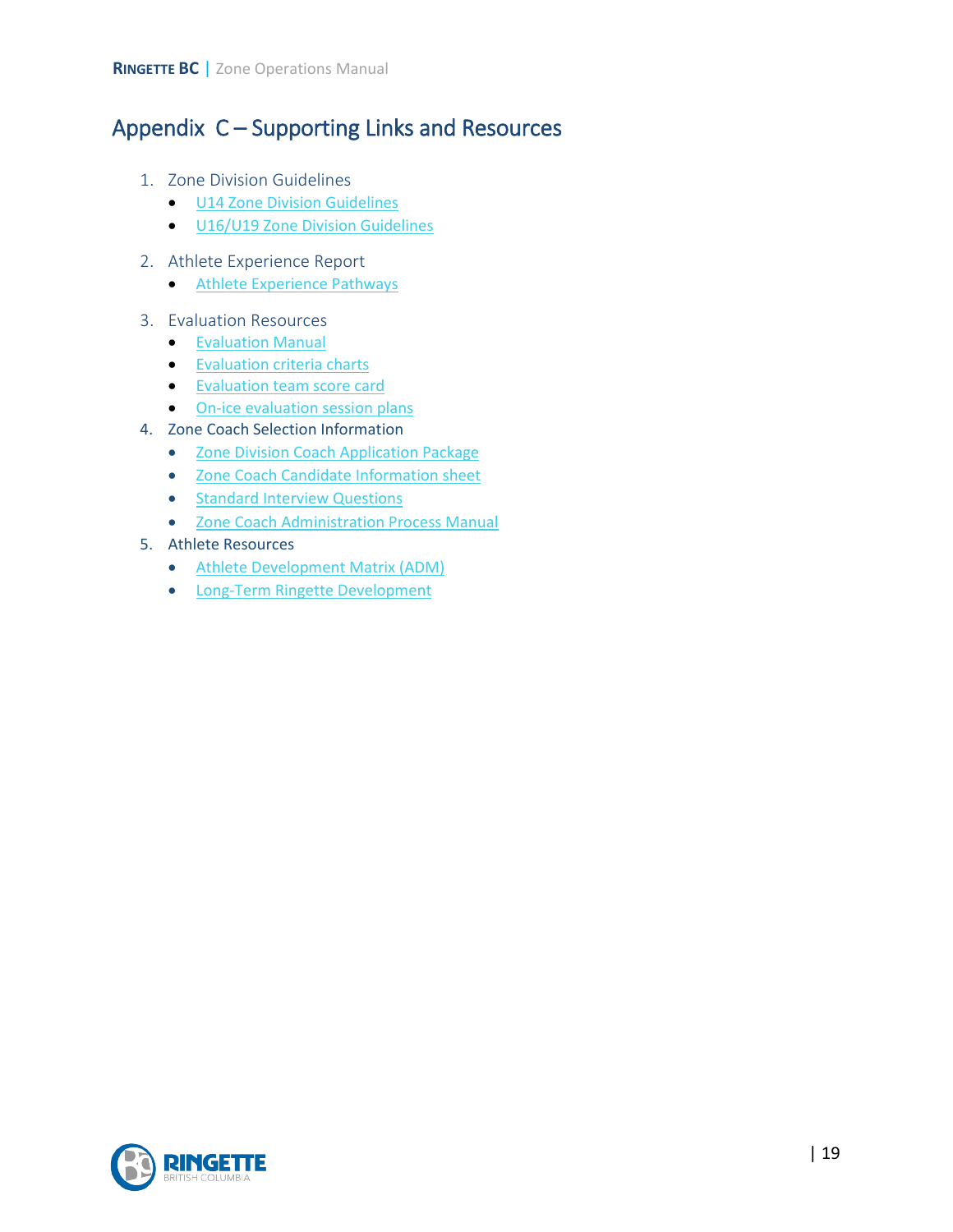# <span id="page-20-0"></span>Appendix D – Timeline

| June            | <b>Identify Zone Coordinator for each Zone</b><br>Begin discussion within the Zone to complete the MOU<br>$\bullet$                                                                                                                                                                                                                                                                                                                                   |
|-----------------|-------------------------------------------------------------------------------------------------------------------------------------------------------------------------------------------------------------------------------------------------------------------------------------------------------------------------------------------------------------------------------------------------------------------------------------------------------|
| July            | Zone Coordinator Appointment (early July)<br>$\bullet$<br>MOU finalized and signed by participating Club Associations<br>$\bullet$<br>U16/U19 Head Coach Interviews<br>$\bullet$<br>U16/U19 Head Coach Selection (July 31st)<br>$\bullet$                                                                                                                                                                                                             |
| <b>August</b>   | U16/U19 Head Coach selects Assistant Coach Selection, in collaboration with and<br>$\bullet$<br>approved by Selection Committee<br>U14 Head Coach Interviews<br>$\bullet$<br>U14 Head Coach Selection<br>$\bullet$<br>Head Coach provided with ice, jersey, equipment and other important season (if<br>$\bullet$<br>available) information (August 8th)<br>All Head Coaches provide draft Team Budget to Zone Coordinator (August 15th)<br>$\bullet$ |
| September       | U14, U16 and U19 Zone Evaluations<br>Zone Team Selection - Rosters Finalized (September 30th)<br>$\bullet$                                                                                                                                                                                                                                                                                                                                            |
| <b>November</b> | Final Team roster due to Ringette BC<br>$\bullet$                                                                                                                                                                                                                                                                                                                                                                                                     |
| <b>December</b> | Submit Commitment to Attend Provincial Championships and Western Canadian<br>$\bullet$<br><b>Ringette Championships</b>                                                                                                                                                                                                                                                                                                                               |

<span id="page-20-1"></span>